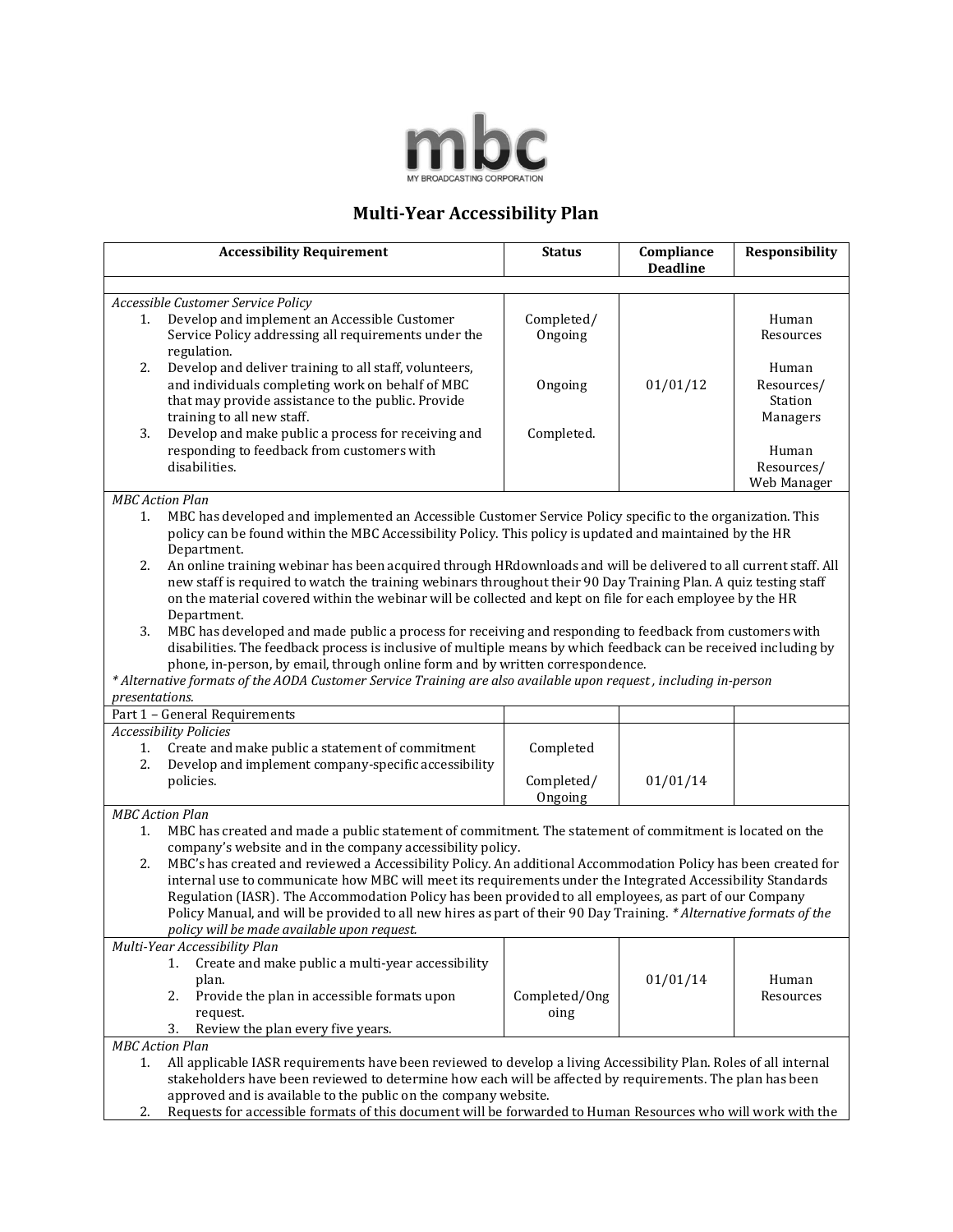|                                                                                                                     | individual to determine the most suitable format.                                                                |            |          |             |  |
|---------------------------------------------------------------------------------------------------------------------|------------------------------------------------------------------------------------------------------------------|------------|----------|-------------|--|
| 3.                                                                                                                  | This plan will be amended as required and will be amended reviewed in full every five years.                     |            |          |             |  |
| Training                                                                                                            |                                                                                                                  |            |          |             |  |
| 1.                                                                                                                  | Train all employees on applicable accessibility                                                                  | Completed/ | 01/01/15 | Human       |  |
|                                                                                                                     | requirements and the organization's responsibilities                                                             | Ongoing    |          | Resources/  |  |
|                                                                                                                     | under the Human Rights Code.                                                                                     |            |          | Station     |  |
|                                                                                                                     |                                                                                                                  |            |          | Managers    |  |
|                                                                                                                     | <b>MBC</b> Action Plan                                                                                           |            |          |             |  |
| 1.                                                                                                                  | Training for employees will be delivered via webinars, through HRdownloads, covering applicable content.         |            |          |             |  |
| 2.                                                                                                                  | All current employees will complete the training through Human Resources.                                        |            |          |             |  |
| 3.                                                                                                                  | All new employees will be required to complete the training as part of their 90 Day Training with the Company.   |            |          |             |  |
|                                                                                                                     | Station managers and Human Resources will be responsible for ensuring the training is completed and tracked.     |            |          |             |  |
|                                                                                                                     | * Training will also be made available via alternative formats including in-person presentations, as requested.  |            |          |             |  |
|                                                                                                                     | Part 2 - Information and Communication Standard                                                                  |            |          |             |  |
|                                                                                                                     | Accessible Websites and Web Content                                                                              |            |          |             |  |
| 1.                                                                                                                  | Ensure website and web content published conforms                                                                | Completed/ | 01/01/14 |             |  |
|                                                                                                                     | to Level AA of Version 2 of the Web Content                                                                      | Ongoing    |          | Web Manager |  |
|                                                                                                                     | <b>Accessibility Guidelines</b>                                                                                  |            |          |             |  |
|                                                                                                                     | <b>MBC</b> Action Plan                                                                                           |            |          |             |  |
| 1.                                                                                                                  | To date, MBC's public websites and contents meet all Web Content Accessibility Guidelines.                       |            |          |             |  |
| 2.                                                                                                                  | MBC's Web Manager is fully aware of the guidelines and will ensure all new content and/ or any substantial       |            |          |             |  |
|                                                                                                                     | refreshes to sites conform to established guidelines.                                                            |            |          |             |  |
| Feedback                                                                                                            |                                                                                                                  |            |          |             |  |
| 1.                                                                                                                  | Upon request, be able to receive and respond to                                                                  |            |          | Human       |  |
|                                                                                                                     | feedback from clients, individuals inquiring about                                                               | Completed  | 01/01/15 | Resources/  |  |
|                                                                                                                     | MBC, our employees and members of the public who                                                                 |            |          | Station     |  |
|                                                                                                                     | have a disability.                                                                                               |            |          | Managers    |  |
|                                                                                                                     | <b>MBC</b> Action Plan                                                                                           |            |          |             |  |
| 1.                                                                                                                  | A process for receiving and responding to accessible feedback requests has been developed and communicated       |            |          |             |  |
|                                                                                                                     | to all relevant employees. Currently MBC can facilitate requests via phone, email, in-person, in-writing and by  |            |          |             |  |
|                                                                                                                     | mail and by online form.                                                                                         |            |          |             |  |
| 2.                                                                                                                  | All employees who may receive feedback have been trained on how to receive and respond to accessible             |            |          |             |  |
|                                                                                                                     | feedback requests                                                                                                |            |          |             |  |
| 3.                                                                                                                  | Receiving and responding to feedback will be included in all new hire training where the position frequently     |            |          |             |  |
|                                                                                                                     | receives and responds to requests (Human Resources/ Station Managers).                                           |            |          |             |  |
| 4.                                                                                                                  | All other employees will be notified as to the internal party to whom they should direct any accessible feedback |            |          |             |  |
|                                                                                                                     | requests.                                                                                                        |            |          |             |  |
|                                                                                                                     | Accessible Formats and Communication Supports                                                                    |            |          |             |  |
| 1.                                                                                                                  | Upon request, provide accessible formats and                                                                     |            |          |             |  |
|                                                                                                                     | communication supports to individuals with                                                                       | Ongoing    | 01/01/16 | Human       |  |
|                                                                                                                     | disabilities.                                                                                                    |            |          | Resources/  |  |
| 2.                                                                                                                  | Notify the public of the availability of accessible                                                              |            |          | Station     |  |
|                                                                                                                     | formats and communication supports.                                                                              |            |          | Managers    |  |
| 3.                                                                                                                  | Where a communication support or accessible format                                                               |            |          |             |  |
|                                                                                                                     | cannot be provided immediately, consult with the                                                                 |            |          |             |  |
|                                                                                                                     | client to arrange for a suitable format as soon as                                                               |            |          |             |  |
|                                                                                                                     | possible                                                                                                         |            |          |             |  |
|                                                                                                                     | <b>MBC</b> Action Plan                                                                                           |            |          |             |  |
| Complete an assessment of the ways in which MBC provides information to our clients potential clients and the<br>1. |                                                                                                                  |            |          |             |  |
| public. (i.e on-air, invoices, customer service etc.)                                                               |                                                                                                                  |            |          |             |  |
| 2.                                                                                                                  | Develop a process for responding to various requests. Currently, clients and the public may submit a complaint   |            |          |             |  |
|                                                                                                                     | or inquiry through the MBC Accessibility Feedback Form.                                                          |            |          |             |  |
| 3.                                                                                                                  | Make public MBC's ability to provide for or arrange for the provision of accessible formats and communication    |            |          |             |  |
|                                                                                                                     | supports by posting a statement in our policy located on our website.                                            |            |          |             |  |
| Part Three - Employment Standard                                                                                    |                                                                                                                  |            |          |             |  |
|                                                                                                                     | <b>Workplace Emergency Response Information</b>                                                                  |            |          |             |  |
| 1.                                                                                                                  | Create and implement individualized plans to assist                                                              |            |          |             |  |
|                                                                                                                     | employees with disabilities during an emergency.                                                                 |            |          |             |  |
| 2.                                                                                                                  | Obtain consent from employees with individualized                                                                | Ongoing    | 01/01/12 | Human       |  |
|                                                                                                                     | plans to disclose emergency response or evacuation                                                               |            |          | Resources   |  |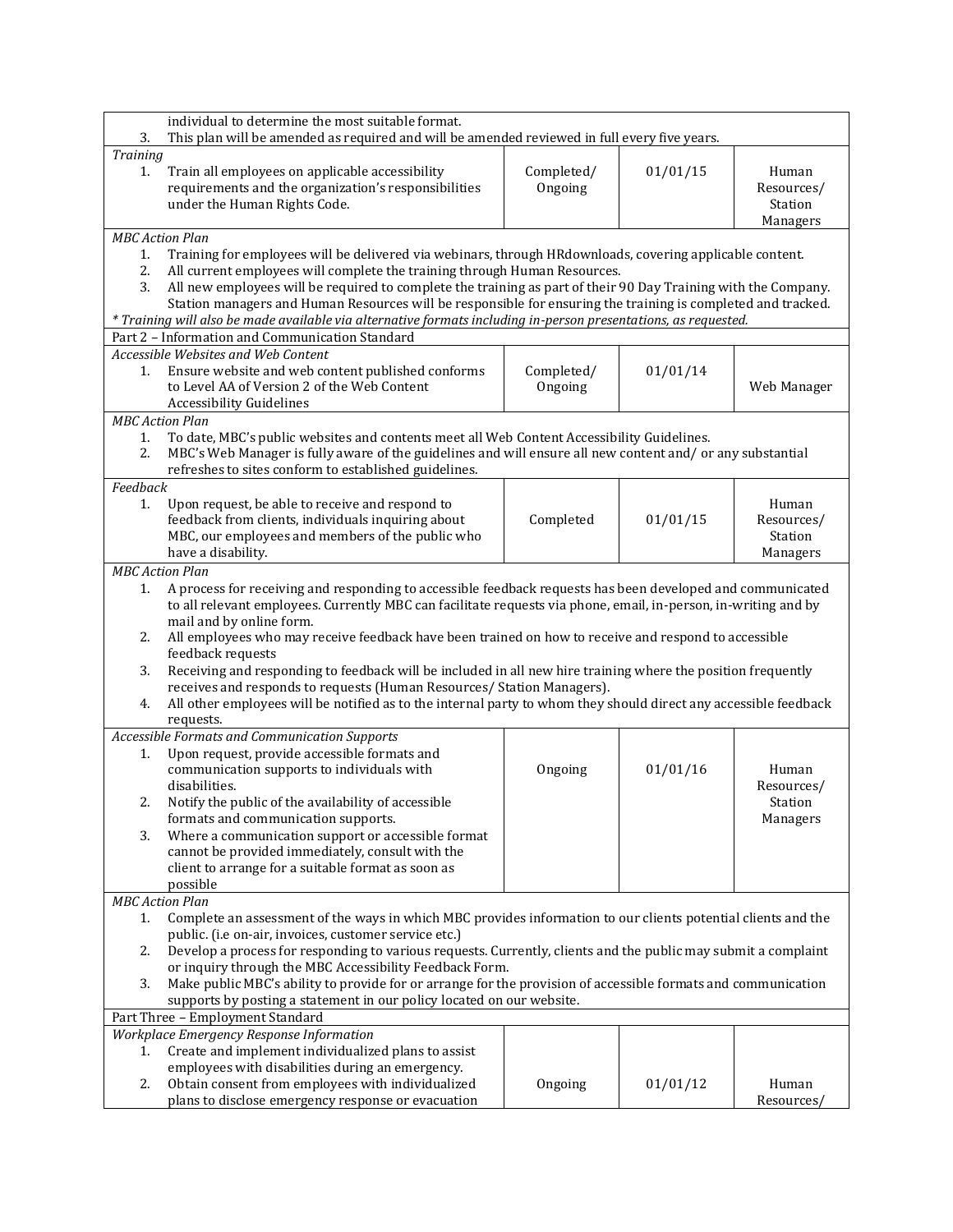|                                                | plans to the person responsible for assisting the                                                                                                                                                                             |         |          | Station             |  |  |
|------------------------------------------------|-------------------------------------------------------------------------------------------------------------------------------------------------------------------------------------------------------------------------------|---------|----------|---------------------|--|--|
|                                                | employee in situations where the plan requires the                                                                                                                                                                            |         |          | Managers            |  |  |
|                                                | assistance of a colleague.                                                                                                                                                                                                    |         |          |                     |  |  |
| 3.                                             | individualized plans/ information will be reviewed                                                                                                                                                                            |         |          |                     |  |  |
|                                                | when:                                                                                                                                                                                                                         |         |          |                     |  |  |
|                                                | The employee moves to a different location or<br>a)<br>starts working on a different shift in the company                                                                                                                     |         |          |                     |  |  |
|                                                | The employee's overall accommodation needs or<br>b)                                                                                                                                                                           |         |          |                     |  |  |
|                                                | plans are reviewed or changed                                                                                                                                                                                                 |         |          |                     |  |  |
|                                                | The company reviews its general emergency<br>$\mathbf{c}$                                                                                                                                                                     |         |          |                     |  |  |
|                                                | response procedures                                                                                                                                                                                                           |         |          |                     |  |  |
|                                                | Changes in building structure or staff takes place<br>d)                                                                                                                                                                      |         |          |                     |  |  |
|                                                | that would affect the response plan                                                                                                                                                                                           |         |          |                     |  |  |
|                                                |                                                                                                                                                                                                                               |         |          |                     |  |  |
| 1.                                             | <b>MBC</b> Action Plan<br>An Individualized Emergency Response Plan Consent Form has been included in the employee 90 Day Training,                                                                                           |         |          |                     |  |  |
|                                                | so that employees can make MBC aware of their need for accommodation in the event of an emergency.                                                                                                                            |         |          |                     |  |  |
|                                                | Emergency planning information and directions are also included in the internal MBC Company Policy Manual/                                                                                                                    |         |          |                     |  |  |
|                                                | Employee Handbook and on each location's health & safety boards.                                                                                                                                                              |         |          |                     |  |  |
| 2.                                             | The process/policy used by Human Resources to develop an individualized emergency response plan included                                                                                                                      |         |          |                     |  |  |
|                                                | the requirement that consent is obtained from the requesting employee to disclose the contents of the plan to                                                                                                                 |         |          |                     |  |  |
|                                                | the individual required to provide assistance when responding to the emergency or evacuation.                                                                                                                                 |         |          |                     |  |  |
| 3.                                             | Individualized emergency plans include the requirement that the plan be reviewed:<br>The employee moves to a different location or starts working on a different shift in the company                                         |         |          |                     |  |  |
|                                                | a)<br>The employee's overall accommodation needs or plans are reviewed or changed<br>b)                                                                                                                                       |         |          |                     |  |  |
|                                                | The company reviews its general emergency response procedures<br>$\mathbf{c}$                                                                                                                                                 |         |          |                     |  |  |
|                                                | Changes in building structure or staff takes place that would affect the response plan<br>d)                                                                                                                                  |         |          |                     |  |  |
|                                                | Documented Individual Accommodation Plans                                                                                                                                                                                     |         |          |                     |  |  |
| 1.                                             | Develop and implement a written process for the                                                                                                                                                                               |         |          | Human               |  |  |
|                                                | development of documented individual                                                                                                                                                                                          | Ongoing | 01/01/16 | Resources/          |  |  |
|                                                | accommodation plans for employees with disabilities.                                                                                                                                                                          |         |          | Station             |  |  |
|                                                |                                                                                                                                                                                                                               |         |          | Managers            |  |  |
|                                                | <b>MBC</b> Action Plan                                                                                                                                                                                                        |         |          |                     |  |  |
|                                                | MBC will develop and implement a written process for the development of documented individual accommodation plans<br>for employees with disabilities. As per IASR requirements, the plan will include the following elements. |         |          |                     |  |  |
| a)                                             | The manner in which an employee requesting accommodation can participate in the development of the                                                                                                                            |         |          |                     |  |  |
|                                                | accommodation plan.                                                                                                                                                                                                           |         |          |                     |  |  |
| b)                                             | The steps that will be taken to protect the privacy of the employee's personal information.                                                                                                                                   |         |          |                     |  |  |
|                                                | The content of the accommodation plan will be restricted to only those required to facilitate the plan or<br>$\bullet$                                                                                                        |         |          |                     |  |  |
|                                                | supervise the employee. The accommodation plan template will include a section identifying the                                                                                                                                |         |          |                     |  |  |
|                                                | individuals that will have knowledge of the plan and will require each person to sign an                                                                                                                                      |         |          |                     |  |  |
|                                                | acknowledgement of the confidentiality of its contents.                                                                                                                                                                       |         |          |                     |  |  |
| $\mathcal{C}$<br>d)                            | The frequency with which the individual accommodation plan will be reviewed and updated.<br>An outline of how the reason for denial of an accommodation will be communicated to the requesting employee                       |         |          |                     |  |  |
| e)                                             | The means of providing the individual accommodation plan in a format that takes into account the employee's                                                                                                                   |         |          |                     |  |  |
|                                                | accessibility needs due to a disability                                                                                                                                                                                       |         |          |                     |  |  |
|                                                | Recruitment, Assessment and Selection                                                                                                                                                                                         |         |          |                     |  |  |
| 1.                                             | Notify employees and the public about the availability                                                                                                                                                                        |         |          |                     |  |  |
|                                                | of accommodation for applicants with disabilities in                                                                                                                                                                          |         |          |                     |  |  |
|                                                | the company's recruitment processes.                                                                                                                                                                                          |         |          |                     |  |  |
| 2.                                             | During the recruitment process, notify applicant<br>selected to participate in selection and assessment                                                                                                                       | Ongoing | 01/01/16 | Human<br>Resources/ |  |  |
|                                                | processes that accommodations are available upon                                                                                                                                                                              |         |          | Station             |  |  |
|                                                | request.                                                                                                                                                                                                                      |         |          | Managers            |  |  |
| 3.                                             | Should a job applicant request accommodation,                                                                                                                                                                                 |         |          |                     |  |  |
|                                                | consult with the individual and make adjustments to                                                                                                                                                                           |         |          |                     |  |  |
|                                                | best suit his or her needs.                                                                                                                                                                                                   |         |          |                     |  |  |
| 4.                                             | Notify successful applicants of the company's policies                                                                                                                                                                        |         |          |                     |  |  |
| for accommodating employees with disabilities. |                                                                                                                                                                                                                               |         |          |                     |  |  |
|                                                | <b>MBC</b> Action Plan                                                                                                                                                                                                        |         |          |                     |  |  |
|                                                | MBC has an accessibility statement posted on our online Join Our Team page notifying applicants that<br>1.                                                                                                                    |         |          |                     |  |  |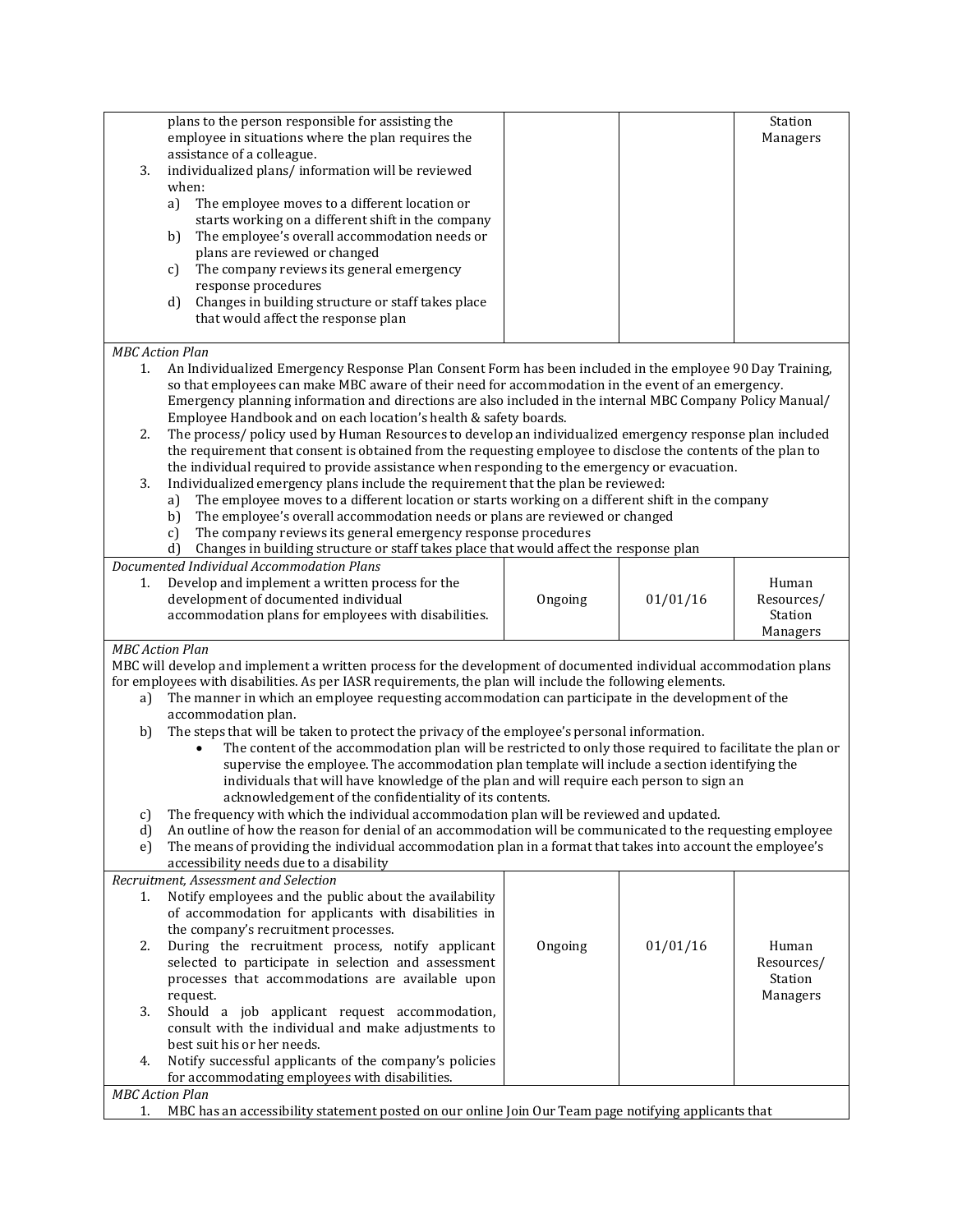| reasonable accommodations will be made upon request to ensure that individuals with disabilities are able to<br>fully participate in our recruitment efforts. As not all applicants apply through our online postings, this |                                                                                                                                                                                                                                  |         |          |                       |
|-----------------------------------------------------------------------------------------------------------------------------------------------------------------------------------------------------------------------------|----------------------------------------------------------------------------------------------------------------------------------------------------------------------------------------------------------------------------------|---------|----------|-----------------------|
|                                                                                                                                                                                                                             | statement will also be included on future job postings to ensure that it is properly communicated to all potential                                                                                                               |         |          |                       |
| 2.                                                                                                                                                                                                                          | applicants.<br>Successful applicants will be informed of the availability of accommodations relating to MBC's                                                                                                                    |         |          |                       |
|                                                                                                                                                                                                                             | selection/assessment processes upon initial contact from the hiring manager or human resources.                                                                                                                                  |         |          |                       |
| 3.                                                                                                                                                                                                                          | Our internal Accommodation Policy will be provided to all new hires as part of their 90 Day Training. This policy<br>includes all of the means by which MBC will support employees with disabilities. Alternative formats of the |         |          |                       |
|                                                                                                                                                                                                                             | policy will be made available upon request.                                                                                                                                                                                      |         |          |                       |
|                                                                                                                                                                                                                             | Accessible Formats and Communication Supports for Employees                                                                                                                                                                      |         |          |                       |
| 1.                                                                                                                                                                                                                          | Where an employee with a disability requests it, work                                                                                                                                                                            |         |          |                       |
|                                                                                                                                                                                                                             | with that individual to provide or arrange for the<br>provision of accessible formats and communication                                                                                                                          | Ongoing | 01/01/15 | Human                 |
|                                                                                                                                                                                                                             | supports for:                                                                                                                                                                                                                    |         |          | Resources/<br>Station |
|                                                                                                                                                                                                                             | Information that is needed in order to perform<br>a)                                                                                                                                                                             |         |          | Managers              |
|                                                                                                                                                                                                                             | the employee's job; and                                                                                                                                                                                                          |         |          |                       |
|                                                                                                                                                                                                                             | Information that is generally available to<br>b)                                                                                                                                                                                 |         |          |                       |
|                                                                                                                                                                                                                             | employees in the workplace.                                                                                                                                                                                                      |         |          |                       |
| 2.                                                                                                                                                                                                                          | Where a request is made, work with the requesting<br>employee to determine the suitability of the proposed                                                                                                                       |         |          |                       |
|                                                                                                                                                                                                                             | accessible format/communication support.                                                                                                                                                                                         |         |          |                       |
| <b>MBC</b> Action Plan                                                                                                                                                                                                      |                                                                                                                                                                                                                                  |         |          |                       |
| 1.                                                                                                                                                                                                                          | The availability of accessible formats and communication supports has been communicated to all employees                                                                                                                         |         |          |                       |
|                                                                                                                                                                                                                             | through the company's internal Accommodation Policy. All future employees will be made aware of their                                                                                                                            |         |          |                       |
| 2.                                                                                                                                                                                                                          | availability through the same policy which is provided through the 90 Day Training Plan.<br>Upon receiving a request, Human Resources will work with the employee and any individuals responsible for                            |         |          |                       |
|                                                                                                                                                                                                                             | providing the information (for example the employee's manager) to deliver a suitable accessible format or                                                                                                                        |         |          |                       |
|                                                                                                                                                                                                                             | communication support. Prior to involving the employee's manager, consent will be obtained from the                                                                                                                              |         |          |                       |
|                                                                                                                                                                                                                             | employee.                                                                                                                                                                                                                        |         |          |                       |
|                                                                                                                                                                                                                             | <b>Information for Employees</b>                                                                                                                                                                                                 |         |          |                       |
| 1.                                                                                                                                                                                                                          | Communicate the company's policy on<br>accommodating employees with disabilities to all staff                                                                                                                                    | Ongoing | 01/01/16 | Human                 |
|                                                                                                                                                                                                                             | members.                                                                                                                                                                                                                         |         |          | Resources             |
| 2.                                                                                                                                                                                                                          | Ensure that all new hires are informed of the                                                                                                                                                                                    |         |          |                       |
|                                                                                                                                                                                                                             | company's policy on accommodating employees with                                                                                                                                                                                 |         |          |                       |
|                                                                                                                                                                                                                             | disabilities.                                                                                                                                                                                                                    |         |          |                       |
| <b>MBC</b> Action Plan<br>1.                                                                                                                                                                                                | MBC's Accommodation and Accessibility Policies has been developed. Verbal introduction of the policies will                                                                                                                      |         |          |                       |
|                                                                                                                                                                                                                             | occur at a weekly Monday Morning Meeting at each station location by the station manager or by the office                                                                                                                        |         |          |                       |
|                                                                                                                                                                                                                             | health & safety representative. The policies will then be posted on the company's health & safety bulletin boards.                                                                                                               |         |          |                       |
| 2.                                                                                                                                                                                                                          | Provide all new hires with the Accommodation and Accessibility Policies within their 90 Day Training Plan. The                                                                                                                   |         |          |                       |
|                                                                                                                                                                                                                             | policies address all of the means by which MBC will support employees with disabilities, including emergency                                                                                                                     |         |          |                       |
|                                                                                                                                                                                                                             | planning/responses, accessible formats and communication supports as well as accessible performance<br>management, career development and redeployment.                                                                          |         |          |                       |
| 3.                                                                                                                                                                                                                          | Ensure that all employees are informed of changes to the Accessibility and Accommodation Polices as they                                                                                                                         |         |          |                       |
|                                                                                                                                                                                                                             | occur, Changes will be communicated via email.                                                                                                                                                                                   |         |          |                       |
|                                                                                                                                                                                                                             | Processes to Accommodate Employees/ Return to Work Process                                                                                                                                                                       |         |          |                       |
| 1.                                                                                                                                                                                                                          | Create a process to develop accommodation plans and                                                                                                                                                                              |         |          |                       |
|                                                                                                                                                                                                                             | return to work plans for employees who have been                                                                                                                                                                                 | Ongoing | 01/01/16 | Human                 |
|                                                                                                                                                                                                                             | absent from work due to a disability and who require<br>disability-related accommodations in order to return                                                                                                                     |         |          | Resources             |
|                                                                                                                                                                                                                             | to work.                                                                                                                                                                                                                         |         |          |                       |
| <b>MBC</b> Action Plan                                                                                                                                                                                                      |                                                                                                                                                                                                                                  |         |          |                       |
| Develop a template accommodation form and a return to work form that both address all applicable<br>1.                                                                                                                      |                                                                                                                                                                                                                                  |         |          |                       |
| requirements. Use of these forms will ensure that all accommodation and return to work plans are properly                                                                                                                   |                                                                                                                                                                                                                                  |         |          |                       |
| recorded and retained on file.                                                                                                                                                                                              |                                                                                                                                                                                                                                  |         |          |                       |
| <b>Job Changes</b>                                                                                                                                                                                                          | Accessible Performance Management, Career Development and                                                                                                                                                                        | Ongoing | 01/01/16 | Human                 |
| 1.                                                                                                                                                                                                                          | Ensure the organization's performance management                                                                                                                                                                                 |         |          | Resources             |
|                                                                                                                                                                                                                             | and career development opportunities account for the                                                                                                                                                                             |         |          |                       |